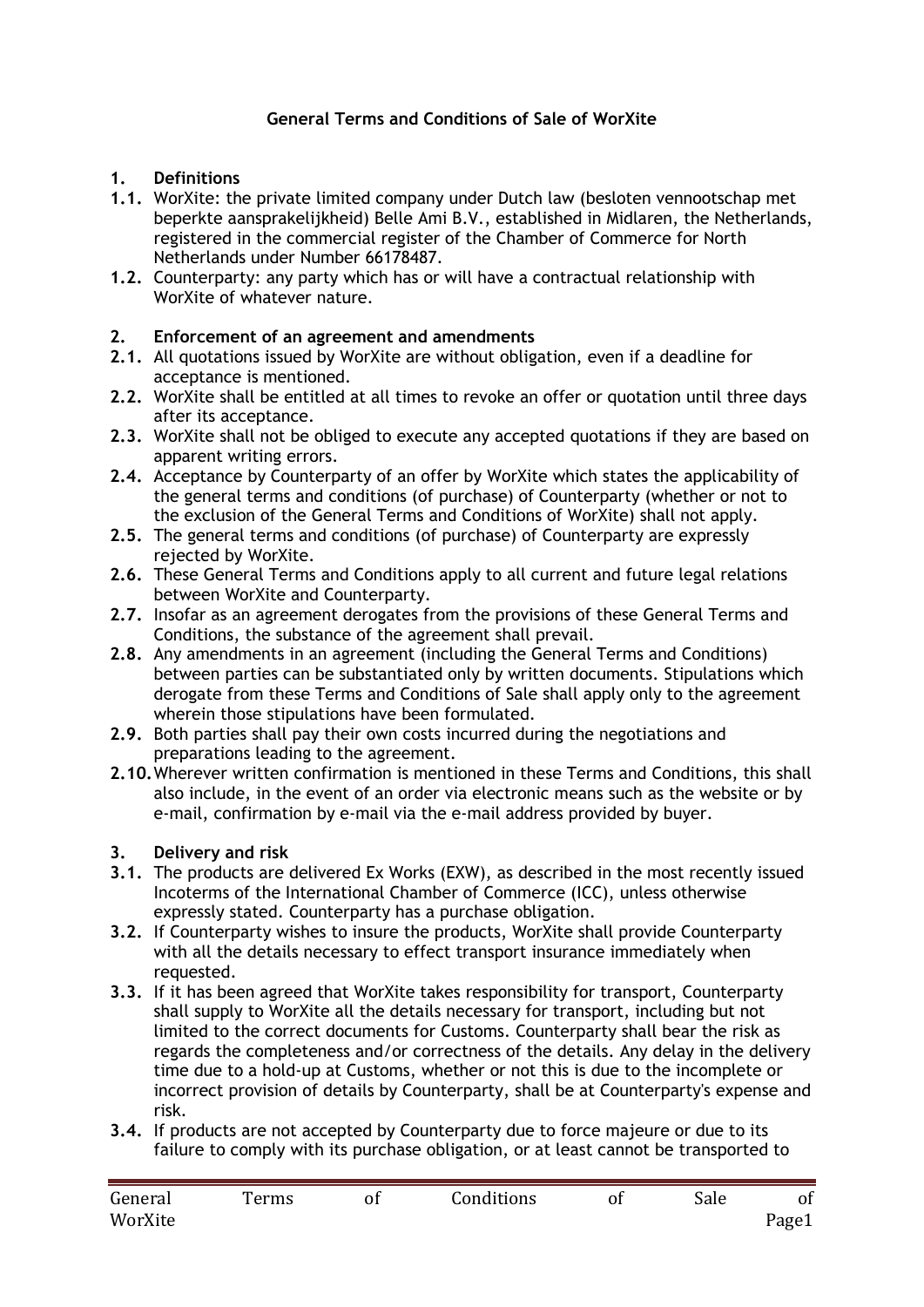their destination, WorXite shall be entitled to store those products at the expense and risk of Counterparty, and to demand payment without Counterparty being entitled to a suspension of payment.

- **3.5.** If Counterparty fails to comply with its purchase obligation, WorXite shall be entitled to sell the products after the expiry of a period of 4 weeks after the products should have been accepted, and to do so on behalf of Counterparty and against a reasonable price to be determined by WorXite. In that case, WorXite shall be entitled to set off the purchase sum paid to Counterparty against all its claims against Counterparty, including its compensation claims.
- **3.6.** The loss of or damage to the products after the risk has been transferred to Counterparty shall not release Counterparty from its obligation to pay the price, unless the loss or damage can be fully attributed to an intentional act on the part of WorXite aimed at causing that damage or grave negligence.
- **3.7.** Stated and/or agreed delivery terms apply approximately and never as absolute deadlines.
- **3.8.** Counterparty is not entitled to dissolve the agreement due to the expiry of a stated deadline until it has given WorXite, after its failure to deliver within the agreed delivery term, a reasonable later deadline in writing to deliver the goods, and delivery within that deadline has not taken place either.
- **3.9.** The reasonable deadline referred to in the previous paragraph shall be at least 1 month.
- **3.10.**Counterparty shall not be entitled to dissolve the agreement if the late delivery can be (partly) attributed to Counterparty.

## **4. Impracticability of the order and force majeure**

- **4.1.** WorXite shall be entitled to suspend compliance with its obligations if it is prevented from such compliance due to circumstances which could not be anticipated when the agreement was concluded and which are beyond its control.
- **4.2.** Circumstances that cannot be anticipated by WorXite and which are beyond its control include the circumstance that its suppliers and/or subcontractors fail to (fully) comply with their obligations, weather conditions, earthquakes, fire, the loss or theft of tools, the loss of the materials to be processed, defects to machinery, road blockades, strikes or stoppages, internet or telecom interruptions or outages, illness or disease of key personnel, and import or trade restrictions.
- **4.3.** WorXite shall be entitled to dissolve the agreement if it is unable to fulfil its obligations as a consequence of a circumstance as referred to in Paragraph 1 of this Article. If WorXite has suspended its obligations for a period of more than 3 months as a consequence of a circumstance as referred to in Paragraph 1 of this Article, Counterparty shall be entitled to dissolve the agreement for that part for which compliance has been suspended.
- **4.4.** WorXite shall not be liable for any damage caused by dissolution or suspension on the basis of this article.

### **5. Reservation of title**

- **5.1.** WorXite reserves the title of all the items supplied and to be supplied until the moment when Counterparty has paid all it owes to WorXite under existing and future contracts, including the obligation to pay interest and other (collection) costs, and any compensation and payments due for supplied services.
- **5.2.** If it is necessary to establish which products are covered by the reservation of title of WorXite, the records maintained by WorXite shall be binding between parties for determining the scope of the reservation of title between parties.
- **5.3.** Counterparty must store all the items delivered by WorXite separately.
- **5.4.** Parties deem that all the products of the type that are supplied by WorXite to Counterparty have been supplied by WorXite only.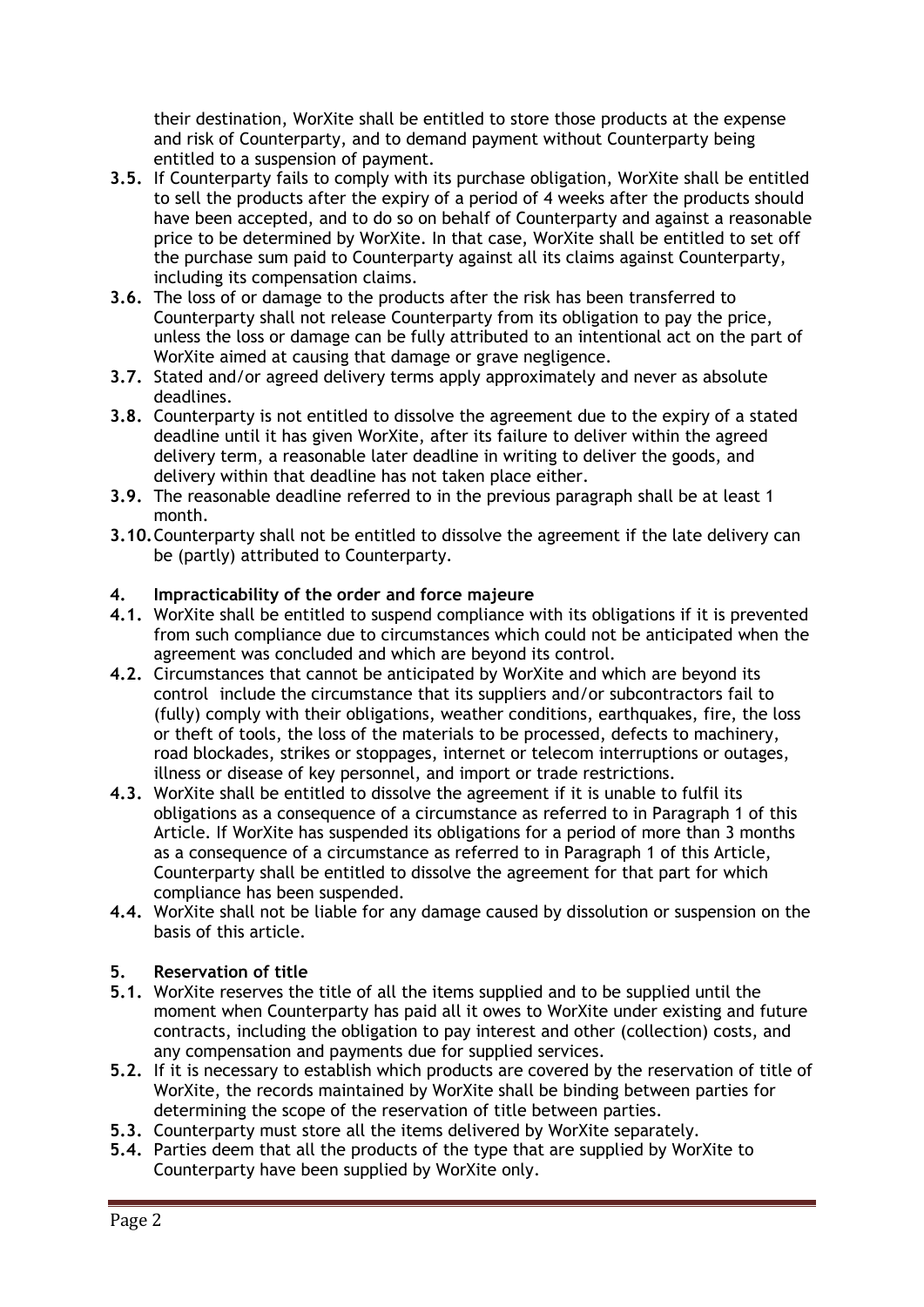# **6. Prices**

- **6.1.** Unless otherwise is expressly stated, prices in offers and agreements or any other quotation by WorXite are in Euros, ex VAT, and exclusive of any import duties, other taxes, charges and duties.
- **6.2.** An increase in cost-price determining factors, occurring after conclusion of the agreement, may be charged on to Counterparty by WorXite if fulfilment of the agreement has not yet been completed at the time of the increase.

## **7. Payment and right to claim payment**

- **7.1.** Unless otherwise has been agreed in writing, payment must take place in advance by bank transfer, Credit Card, iDEAL, MiniTix, V-PAY or Mister Cash.
- **7.2.** If payment has not taken place within the agreed payment term or if the payment has been reversed, revoked or otherwise has been cancelled, Counterparty shall owe interest to WorXite from the date of the expiry of the payment term. Interest is 12% annually, but it shall equal legal (commercial) interest (6:119a BW [Civil Code]) if that is higher.
- **7.3.** Counterparty shall be liable for all costs genuinely incurred by WorXite (both judicial and extrajudicial) which relate to the collection of its claims against Counterparty. The legal costs incurred by WorXite shall not be limited to the liquidation rate applied by the Dutch Court, but shall be paid in full by Counterparty.
- **7.4.** Everything owed by Counterparty to WorXite shall be payable on first demand if a payment term has been exceeded, the bankruptcy (or the equivalent thereof used in a different country) of Counterparty has been pronounced, Counterparty has applied for a suspension of payments (or the equivalent thereof), if goods or claims of Counterparty are confiscated, if Counterparty is a legal entity and is dissolved or liquidated or halts its business operations, or if Counterparty is a natural person and requests to be considered for legal debt adjustment (or the equivalent thereof), is under a receivership or deceases.
- **7.5.** Payments must be made in Euros unless otherwise has been agreed.
- **7.6.** Irrespective of the agreed payment conditions, Counterparty shall be obliged to provide what the WorXite considers to be adequate security for payment at the latter's request.
- **7.7.** If Counterparty fails to comply with that request within the term set by WorXite, it shall be in default immediately. In that case, WorXite shall be entitled to dissolve the agreement and recover its damage from Counterparty.
- **7.8.** Counterparty shall not be entitled under any circumstance to set off its payment claims towards WorXite against its payment obligations to WorXite in whatever capacity.

# **8. Guarantee, indemnification and instructions for use**

- **8.1.** The products to be supplied by WorXite comply with the usual requirements and standards for normal use in the Netherlands that can be imposed on them within reason at the time of delivery.
- **8.2.** WorXite shall not be liable for any damage if its products do not comply with requirements and regulations from countries other than the Netherlands. This includes, but is not limited to, local legislation, required permits, fiscal matters and import regulations. Counterparty shall be responsible for such liabilities if it imports the products from countries other than the Netherlands.
- **8.3.** Counterparty shall indemnify WorXite against any claim by third parties on the basis of the fact that the products do not comply with local legislation and regulations (outside the Netherlands), insofar as they have been brought into circulation by Counterparty or any companies affiliated to it in the relevant country.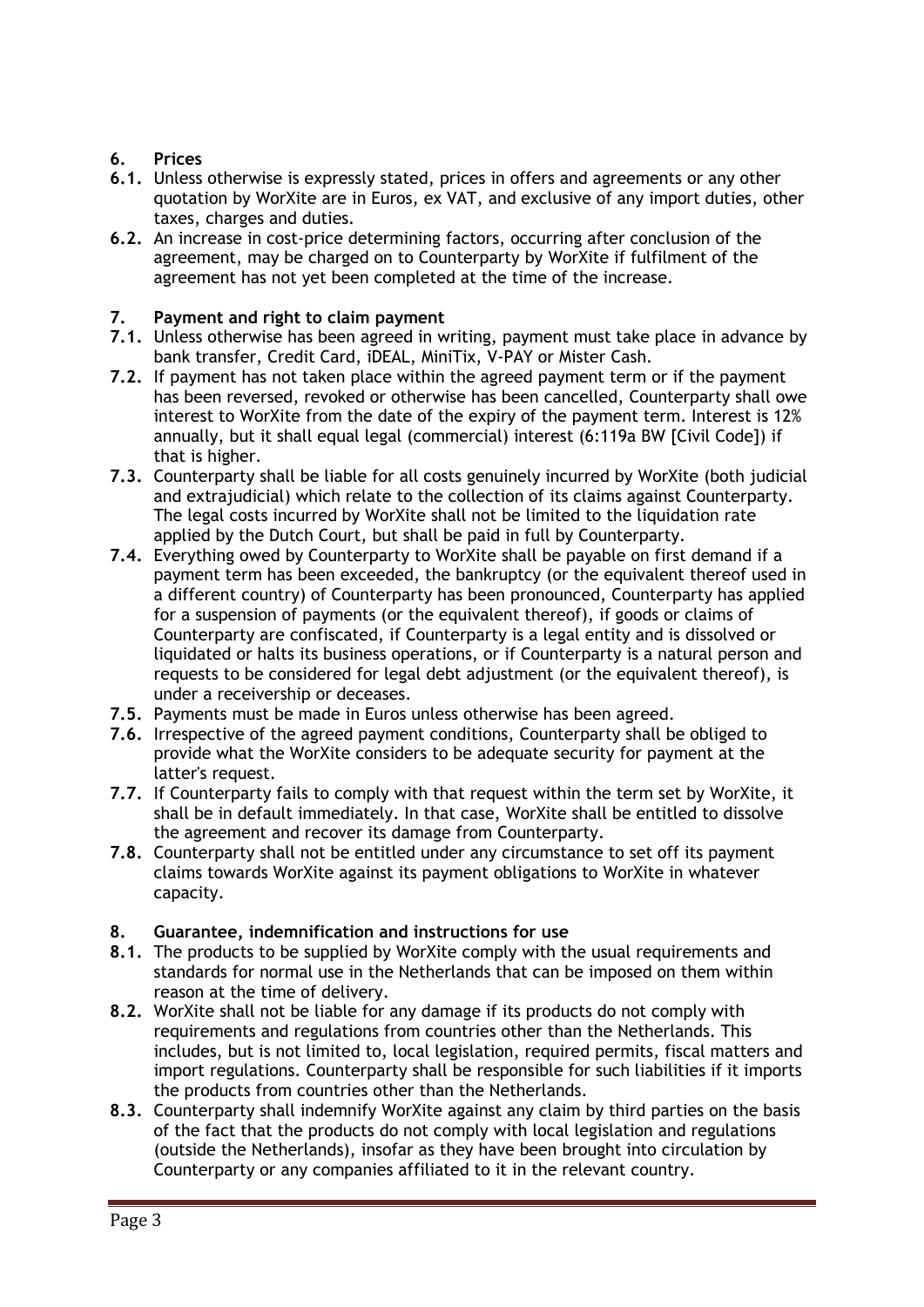- **8.4.** Counterparty shall indemnify WorXite against any claim for damages by third parties which is the consequence of the use of the products insofar as they have been brought into circulation in the relevant country by Counterparty or any of its affiliated companies.
- **8.5.** Counterparty must inform WorXite at all times about any requirements (including information obligations) that apply to the sales, import and transport to the countries where Counterparty receives the products, sells them or intends to sell them.
- **8.6.** WorXite shall never be liable for any nonconformities to the products or any damage caused by the use of the products if the products have been used in a manner that differs from that stated in the relevant instructions for use or have been loaded with a heavier weight than the maximum weight stated in the instructions for use. If requested to do so by WorXite, Counterparty must prove that the products have been used in accordance with the relevant instructions.

### **9. Product inspection and complaints period**

- **9.1.** Counterparty must inspect the products, or have them inspected, before or during their delivery. Any visible or other faults or deviations from what has been agreed that can be acknowledged in fairness through inspection must be reported to WorXite in writing, preferably directly on inspection but no later than 8 days after delivery of the products. If Counterparty has not made use of the opportunity to inspect the products, or have them inspected, before or during their delivery, it shall be assumed as a fact between parties, in the absence of proof to the contrary, that the products have been delivered without visible faults or faults acknowledgeable in fairness by means of inspection.
- **9.2.** Counterparty must notify WorXite of any other faults or deviations from what has been agreed in writing within 30 days of delivery.
- **9.3.** If Counterparty fails to notify WorXite of the fault in writing within the periods mentioned in this article, it shall lose its right to appeal to any legal consequences occurring as a result of the fault or deviation from what has been agreed.
- **9.4.** Any minor deviations from the requested dimensions, weights, compositions or colours, or any other deviations which do not involve an essential change to the composition, finish or applicability of the products, do not entitle Counterparty to cancel or (partially) dissolve the agreement, or to refuse to accept or pay for the products.
- **9.5.** If it has been established that a product is faulty and a timely complaint has been made regarding that product, WorXite shall (to the sole discretion of WorXite) a) replace the faulty product, after the product has been returned or b), if returning it is not possible within reason, after written notification as regards the fault by Counterparty, or c) ensure that it is repaired, or d) pay compensation for its replacement to Counterparty up to a maximum of the purchase amount of the faulty product.
- **9.6.** If a complaint is unfounded, the costs incurred by WorXite as a result, including any costs of investigation, shall be payable integrally by Counterparty.
- **9.7.** Complaints do not entitle Counterparty to suspend or reduce its obligations under the agreement.

#### **10. Suspension and dissolution**

- **10.1.**WorXite reserves the right to suspend its obligations under any agreements in the event that Counterparty has failed to comply with all its obligations under this and previous agreements with WorXite (for instance (but not limited to) Article 7.2).
- **10.2.**In addition to the other rights to dissolution under the law and the agreement, WorXite shall be entitled to dissolve the agreement by means of an extrajudicial declaration if it fears that the solvency situation of Counterparty is deteriorating,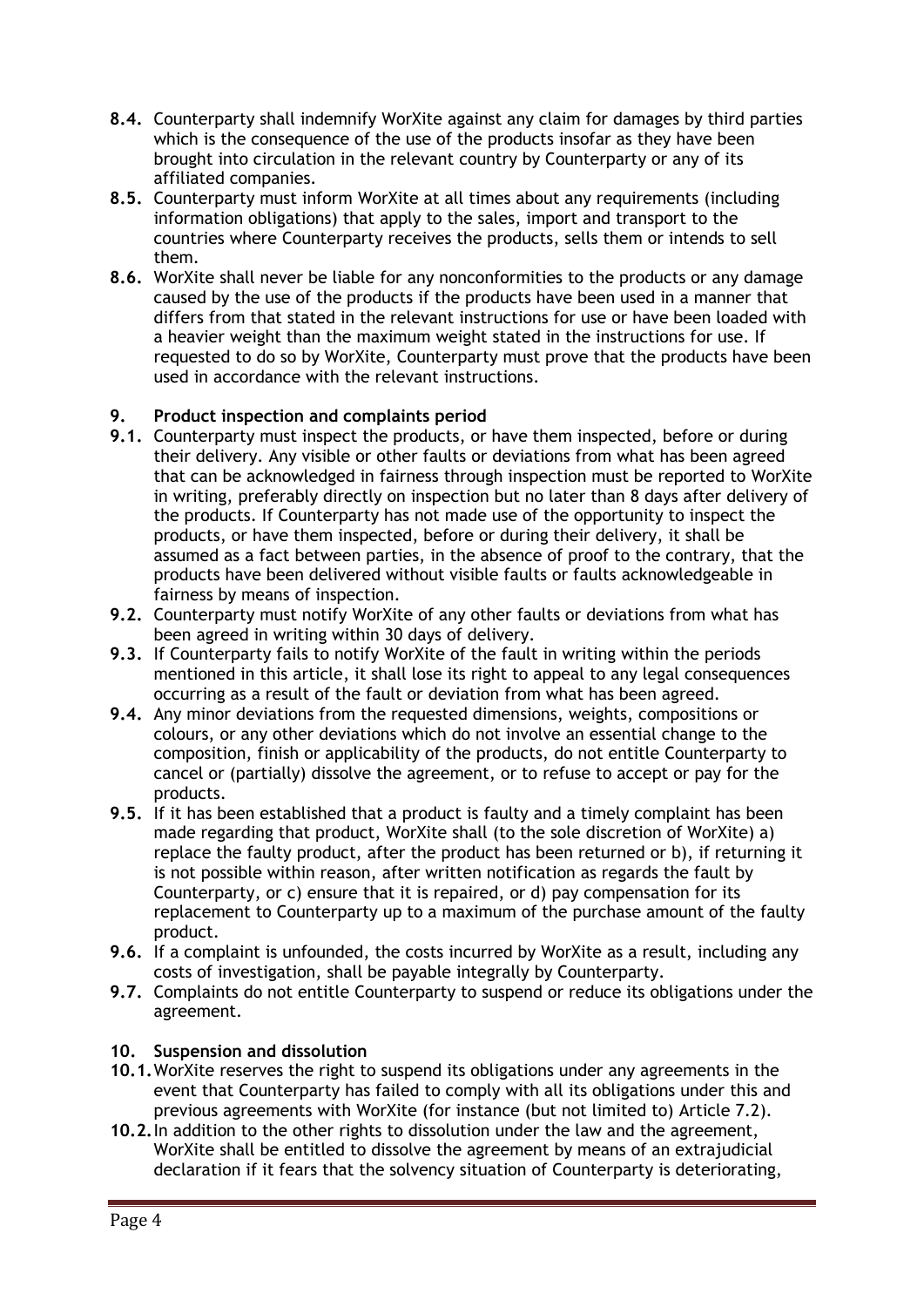Counterparty has been declared bankrupt (or an equivalent thereof), it has requested a suspension of payments (or an equivalent thereof), or it has halted or intends to halt its business operations.

**10.3.**Insofar as Counterparty has a right to dissolution, this shall be limited in the case of continuous-performance contracts to the dissolution of the order or part thereof with regard to which there has been an attributable failure on the part of WorXite. In that case, parties shall have a cancellation obligation with regard to all mutual performance of services related to the relevant order or part thereof. The right to dissolution shall not apply to subsequent orders and/or deliveries.

## **11. Intellectual property rights and packaging requirements**

- **11.1.**Unless otherwise has been agreed expressly in writing, WorXite shall retain the copyrights and all other intellectual property rights with regard to the products it has supplied, the offers it has made, and the designs, images, drawings, (test) models, software, etc. it has provided.
- **11.2.**Counterparty shall be authorised to use the WorXite Podoblock trademark or other trademarks and trade names belonging to WorXite and other intellectual property rights only for the sale of WorXite products in packaging labelled by WorXite.
- **11.3.**The use by Counterparty of the WorXite Podoblock trademark or other trademarks and trade names belonging to WorXite and other intellectual property rights for the sale of products other than WorXite products in packaging labelled by WorXite is expressly prohibited.
- **11.4.**Counterparty indemnifies WorXite against any claims by third parties with regard to intellectual property rights regarding materials or data provided by Counterparty which are used in the fulfilment of the agreement.
- **11.5.**If Counterparty becomes aware that the products of WorXite infringe upon any intellectual property right belonging to a third party, or that a third party infringes upon an intellectual property right belonging to WorXite, Counterparty shall notify WorXite thereof forthwith.
- **11.6.**In the event that a third party infringes upon an intellectual property right belonging to WorXite, Counterparty shall cooperate in order to enable WorXite to take action against such infringement with or without the intervention of the law.
- **11.7.**Counterparty shall not make any changes to WorXite's packaging.
- **11.8.**The offers and quotations issued by WorXite, as well as any drawings, templates, software, calculations, descriptions, models, tools, etc shall remain the property of WorXite, irrespective of whether any costs have been charged in that respect, unless otherwise has been agreed in writing. The information included therein or providing the basis for the manufacturing and construction method, products, templates, etc remains the exclusive property of WorXite even if costs have been charged in that respect, unless otherwise has been agreed in writing. Counterparty guarantees that the information referred to, unless such forms part of the fulfilment of the agreement, shall not be copied, disclosed to third parties, communicated or used without prior written permission from WorXite.

# **12. Administration**

**12.1.**Counterparty must correctly maintain the administration of all the products supplied by WorXite at all times, whereby it records at least for each dispatch the party to which the products have been sold. If, in the opinion of WorXite, the data can contribute in any legal procedure between WorXite and Counterparty, Counterparty shall present that data to WorXite immediately when requested.

### **13. Storage and shelf life data**

**13.1.**Counterparty shall observe at all times any instructions by WorXite with regard to the storage of any products it has supplied.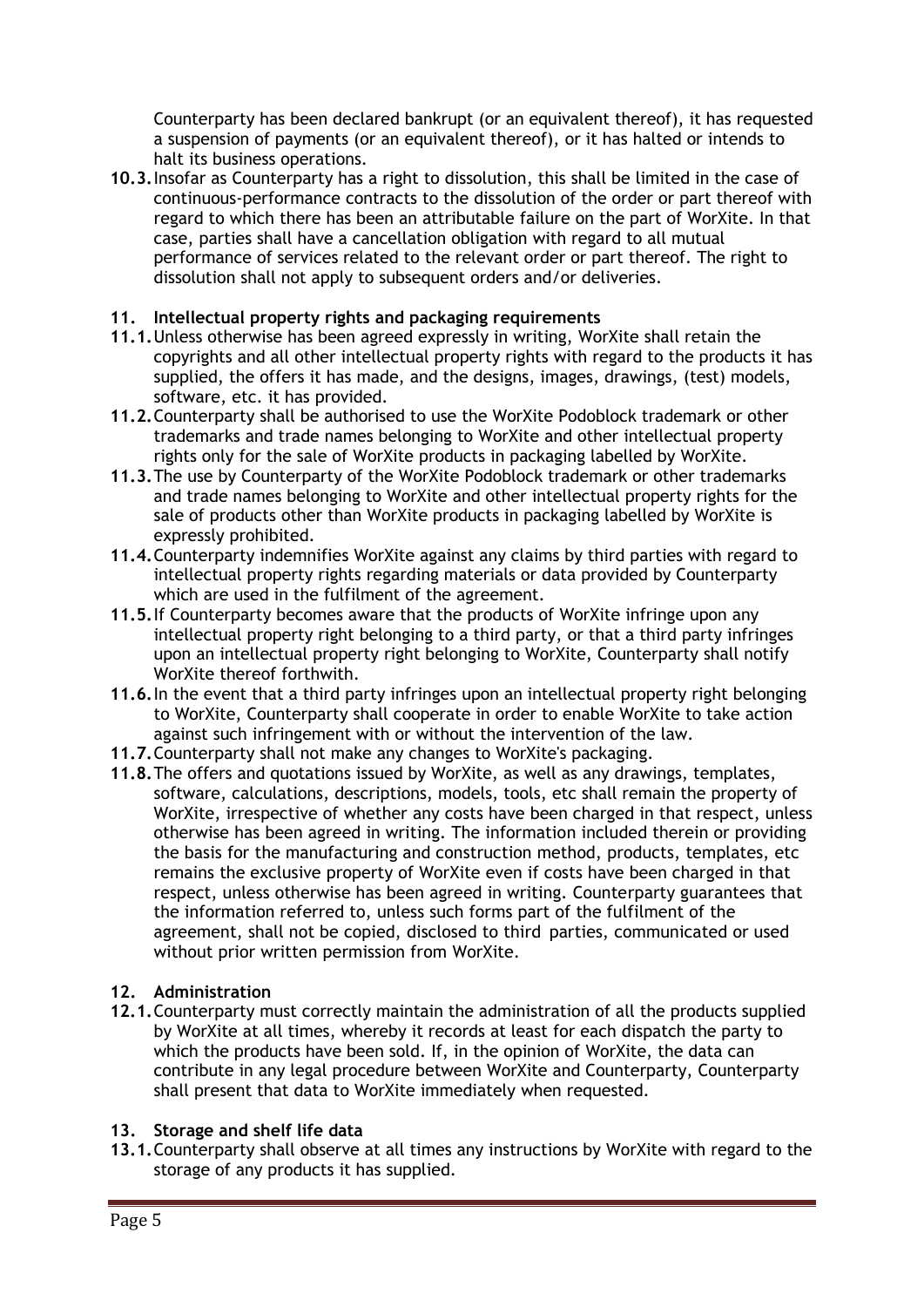**13.2.**Under no circumstance shall Counterparty sell or alienate any products supplied by WorXite if their use-by date has already passed.

## **14. Liability**

- **14.1.**With the exception of cases of intent or grave error on the part of WorXite, WorXite shall never be liable for any damage as a consequence of any nonconformities of sold products, provided services or work undertaken, either towards Counterparty or towards third parties. Neither shall WorXite be liable for any errors by staff of WorXite or by WorXite in terms of any third parties engaged in the execution of the agreement, with the exception of cases of intent or wilful recklessness.
- **14.2.**WorXite's liability shall be limited in all cases to the sum paid by its liability insurer for the case in question, but in the event of liability for a nonconformity in the fulfilment of a delivery agreement, it shall not exceed the invoice amount of the relevant order.
- **14.3.**WorXite shall be liable only for direct damage. Direct damage is understood to mean the reasonable costs involved in establishing the cause and extent of the damage, insofar as such is relevant to damage as referred to in this paragraph, and any reasonable costs incurred to ensure that the inadequate performance by WorXite is improved to such an extent that it corresponds to the agreement, insofar as this can be attributed to WorXite, and any reasonable costs incurred to prevent or limit any damage, insofar as Counterparty is able to demonstrate that such costs have led to limiting the direct damage.
- **14.4.**Under no circumstance shall WorXite be liable for any indirect damage including, but not limited to, loss of profit, missed savings, an interruption in business operations, injuries and damage to third parties, even if such is the consequence of noncompliance or inadequate compliance with a repair obligation.
- **14.5.**The limitation of liability in this article shall also apply to the guarantees referred to in Article 8.
- **14.6.**WorXite does not except any liability for a design elaborated by it or by third parties, or for any specification of materials by third parties with regard to that design.

### **15. Recall**

- **15.1.**Counterparty shall not initiate a complete or partial recall of any products supplied by WorXite without prior permission from WorXite.
- **15.2.**Counterparty shall initiate a complete or partial recall of products supplied by WorXite at WorXite's request. In such a case WorXite shall pay any relevant costs, incurred within reason, to Counterparty.

### **16. Confidentiality**

- **16.1.**Counterparty shall observe confidentiality with regard to all confidential information which it has obtained under the agreement or from another source, failing which it shall have to pay a penalty of  $\epsilon$  10,000 in each instance, payable on first demand, without prejudice to WorXite's right to demand additional compensation.
- **16.2.**WorXite is entitled, partly for commercial purposes, to publicise Counterparty's name as its trading partner to third parties.

#### **17. Notifications and announcements**

**17.1.**All notifications and announcements directed by Counterparty to WorXite which aim to have legal consequences must take place in writing and by registered post.

### **18. Applicable law and competent Court**

**18.1.**All legal relations in which WorXite is one of the parties shall be subject exclusively to Dutch law, even if a contract is fulfilled abroad in whole or in part, or if the other